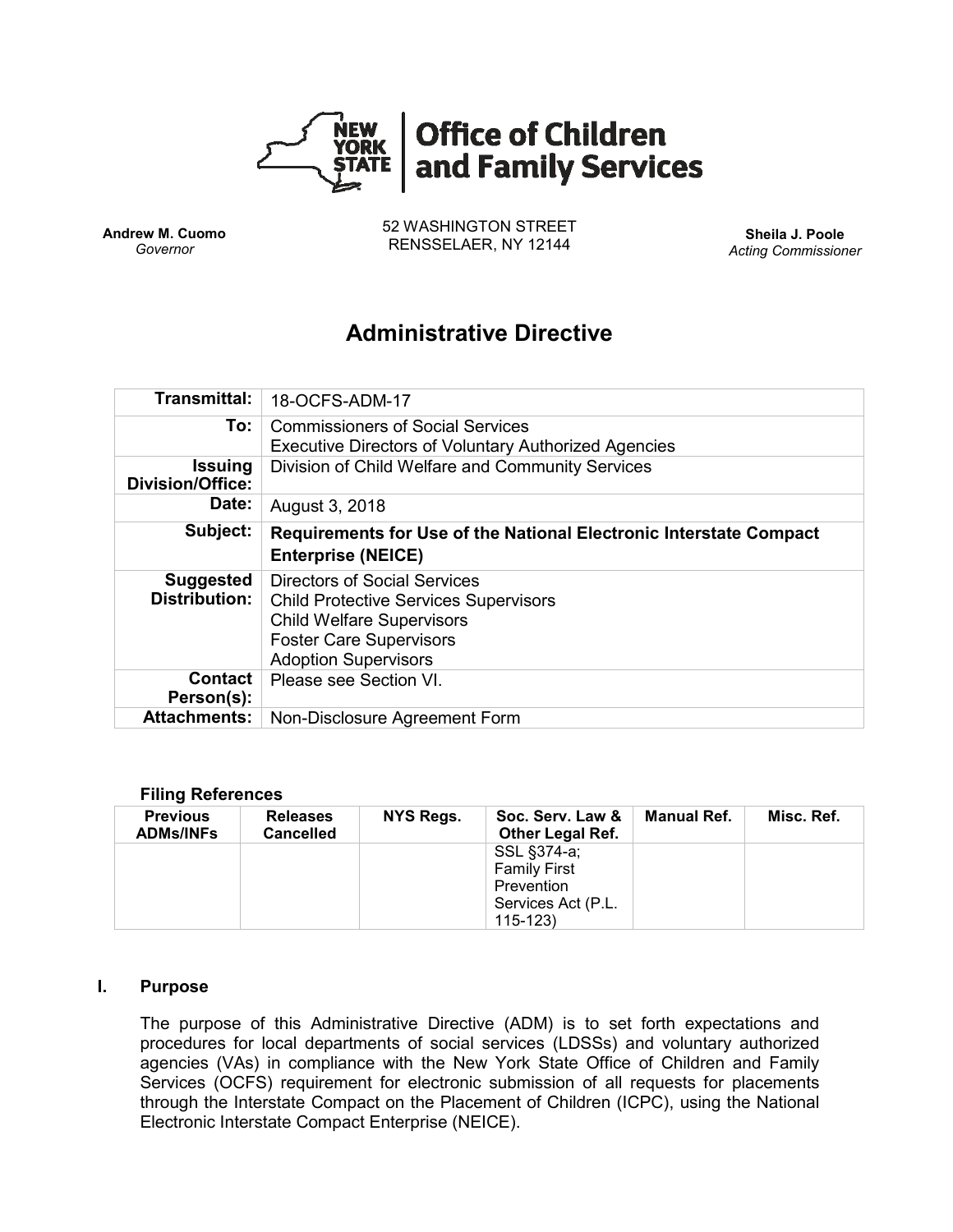### **II. Background**

The ICPC is a compact between all 50 states, the District of Columbia and the U.S. Virgin Islands. It is a uniform law that establishes procedures for the placement of children across state lines when children are in the custody of a state or county, being placed for private/independent adoption, or under certain circumstances, being placed by a parent or guardian in a residential treatment facility. New York was the first state to enact the ICPC in 1960.

The overarching purpose of the ICPC is for each child requiring out-of-state placement to receive the maximum opportunity to be in a suitable environment with persons/facility staff having appropriate qualifications and abilities to provide a desirable degree of care. States cooperate with each other to promote appropriate jurisdictional arrangements for the care of children. All parties are bound by the articles and regulations of the ICPC, which define placement types and procedures to be followed.

Article VII of the ICPC authorizes the appointment of a compact administrator in each ICPC member state. In New York, the OCFS ICPC Unit which, acting jointly with compact administrators of the other member states, is authorized to promulgate rules and regulations to carry out effectively the terms and provisions of the ICPC.

Articles II and III of the ICPC spell out who must use the ICPC process when sending or bringing a child into a compact state. When an interstate placement is being considered, the New York sending agency, generally the LDSS or VA, must submit an ICPC packet to the OCFS ICPC Unit. The OCFS ICPC Unit reviews the packet and, if complete and appropriate, forwards it to the receiving state ICPC office. The receiving state ICPC office will review the packet, and if determined appropriate will then forward it on to the receiving state local agency to complete the requested home study and make a recommendation for or against placement. If the recommendation for placement is approved by the receiving state based on a best interest standard, the sending agency may then place the child with the approved resource. In some cases, the ICPC request is for the relocation of an approved placement resource moving as an intact family unit to a new state of residence. The complete text of the Compact can be found on the Association of Administrators of the ICPC website at: <https://aphsa.org/AAICPC/AAICPC/Resources.aspx>

Since its inception and ratification, the ICPC process has been a paper-based process in which states and local agencies, including LDSSs and VAs, share and exchange information related to placement requests, supervision, and permanency outcomes. The processing and mailing of hard copy documentation has been identified as one barrier to timely and efficient placement of children under the ICPC.

In 2013, The Association of Administrators of the Interstate Compact on the Placement of Children (AAICPC) announced the development of the National Electronic Interstate Compact Enterprise (NEICE), a real-time, online data system for states to share records and exchange information. This centralized database was designed to improve the efficiency of the ICPC process. NEICE was launched with a pilot comprised of six states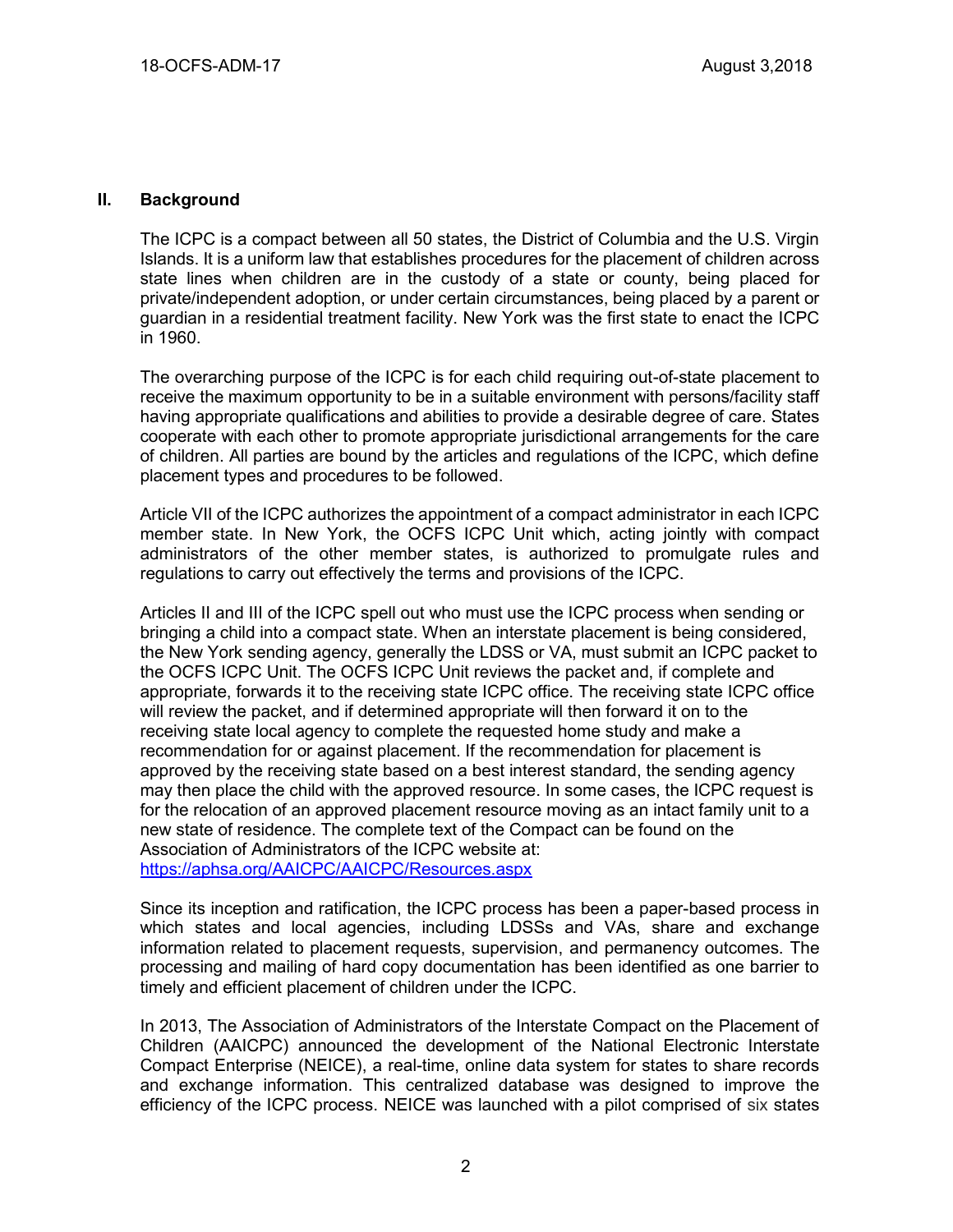and the District of Columbia. The goals of the pilot were to demonstrate increased administrative efficiency of the ICPC process, improve service delivery for children, and reduce barriers for children to access interstate placement. The final evaluation showed that participation in NEICE yielded positive results, including the following:

- A reduction in the need for copying and mailing substantial amounts of documents, resulting in expedited processing and reduced costs
- Fewer work hours spent by staff when both states were using NEICE
- Less time between the decision to place a child and the actual placement of the child
- Improvement in communication and case management between sending and receiving states

A majority of states are currently participating or planning to participate in NEICE. Authorization for competitive grants to assist states to implement the NEICE system was included in the federal Family First Prevention Services Act (P.L. 115-123) signed by the President on February 9, 2018, reflecting a national push towards electronic processing of ICPC cases. Recognizing the importance of an expedited and more efficient ICPC process, New York State is now joining the many other states utilizing NEICE to ease workloads and create better outcomes for children.

More information on NEICE can be found at [https://aphsa.org/AAICPC/AAICPC/NEICE.aspx.](https://aphsa.org/AAICPC/AAICPC/NEICE.aspx)

# **III. Program Implications**

This ADM sets forth processes necessary for LDSSs and VAs to utilize NEICE. It applies to all cases covered under ICPC Regulations No. 1, No. 2, No. 4, and No. 7, involving children under the jurisdiction of a court for abuse, neglect, or dependency due to an action taken by an LDSS.<sup>1</sup> In these cases, the court has the authority to determine supervision, custody, and placement of the child, or has delegated that authority to the LDSS. $2$ 

# These are cases where

 $\overline{a}$ 

1) the LDSS/VA is seeking to place the child out of state with a parent, relative, foster parent, or pre-adoptive parent and supervision is required, or

2) the LDSS/VA is seeking to place the child in an out-of-state residential treatment center, and supervision is required and provided by the facility in which the child is placed.

This ADM does not cover ICPC cases where a child is being placed out of state for a private, independent or non-public agency adoption, for New York State Education Department (SED) placements, or for parents seeking residential placement of their children.

<sup>1</sup> In terms of New York State child welfare cases, all categories of foster care cases under Article 3, 7, 10, 10-A ad 10-C of the Family Court Act and sections 384 and 384-a of the Social Services Law are included.

<sup>&</sup>lt;sup>2</sup> ICPC regulations can be found at [https://aphsa.org/OE/AAICPC/ICPC\\_Regulations.aspx](https://aphsa.org/OE/AAICPC/ICPC_Regulations.aspx)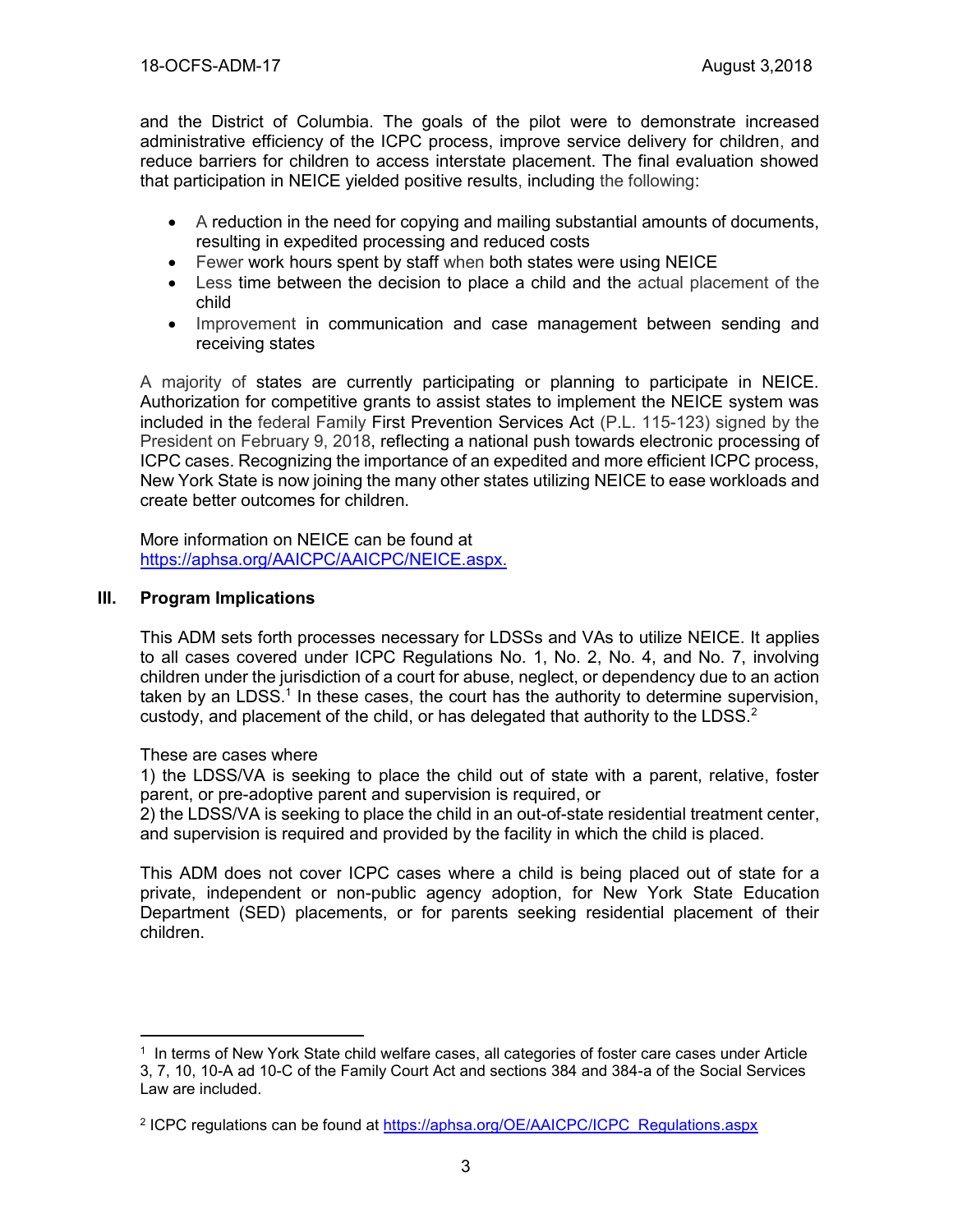# **IV. Required Action**

All LDSSs and VAs processing ICPC cases must do so using NEICE. Exceptions to this requirement are for private, independent, or non-public agency adoptions, for SED placements, or for parents seeking residential placement of their children. In these situations, ICPC requests will continue to be processed outside of the NEICE system.

For approximately two to three months following release of this policy, the OCFS ICPC Unit will initiate contact with appropriate LDSS and VA staff to begin the process of user access to the NEICE system. New users requiring access to NEICE after that timeframe may contact the OCFS ICPC Unit at (518) 474-9406 for information on how to begin the process.

Prior to gaining access to NEICE, designated users must complete certain requirements necessary to address appropriate system usage, security, and confidentiality. All individuals designated to access NEICE in any capacity must complete these steps before initially accessing NEICE. OCFS will authorize access to a potential user only after verification that all steps have been completed. It is preferable that the steps be completed in the sequence listed below; however, LDSSs and VAs may use their discretion to determine the most expedited process for completion of all three steps. Employees of LDSSs and VAs seeking access to NEICE must do the following:

- 1. Complete the self-guided NEICE E-Learning training provided by the Tetrus Corporation and the American Public Human Services Association (APHSA). The OCFS ICPC Unit will arrange access for LDSS and VA employees to access E-Learning through APHSA. Upon completion of E-Learning, users will have the opportunity to practice what they've learned in a NEICE test environment. Use of the test environment is highly recommended to become familiar with the system.
- 2. Complete one webinar (live or recorded) provided by the Tetrus Corporation.
- 3. Complete the non-disclosure form attached to this policy and submit it to:

### **New York State Office of Children and Family Services Bureau of Permanency Services 52 Washington Street, Rm 332 North Rensselaer, NY 12144**

It is critical that only individuals designated to work in NEICE have access to the system and only access NEICE upon a need to know basis. Compliance with applicable confidentiality standards is mandatory and must be strictly enforced. Therefore, the OCFS ICPC Unit must be immediately notified if an approved user is no longer working in NEICE due to a change in duties, employment, or for any other reason.

# **V. Systems Implications**

All ICPC cases, except for private, independent or non-public agency adoptions, SED placements, and parents seeking residential placement of their children will now be processed electronically through NEICE. Users will receive training in accordance with the prerequisite steps listed in section IV of this release.

Note: For the purpose of processing ICPC cases addressed by this ADM, it is optional on the part of the LDSS or VA to enter a child's social security number into NEICE.